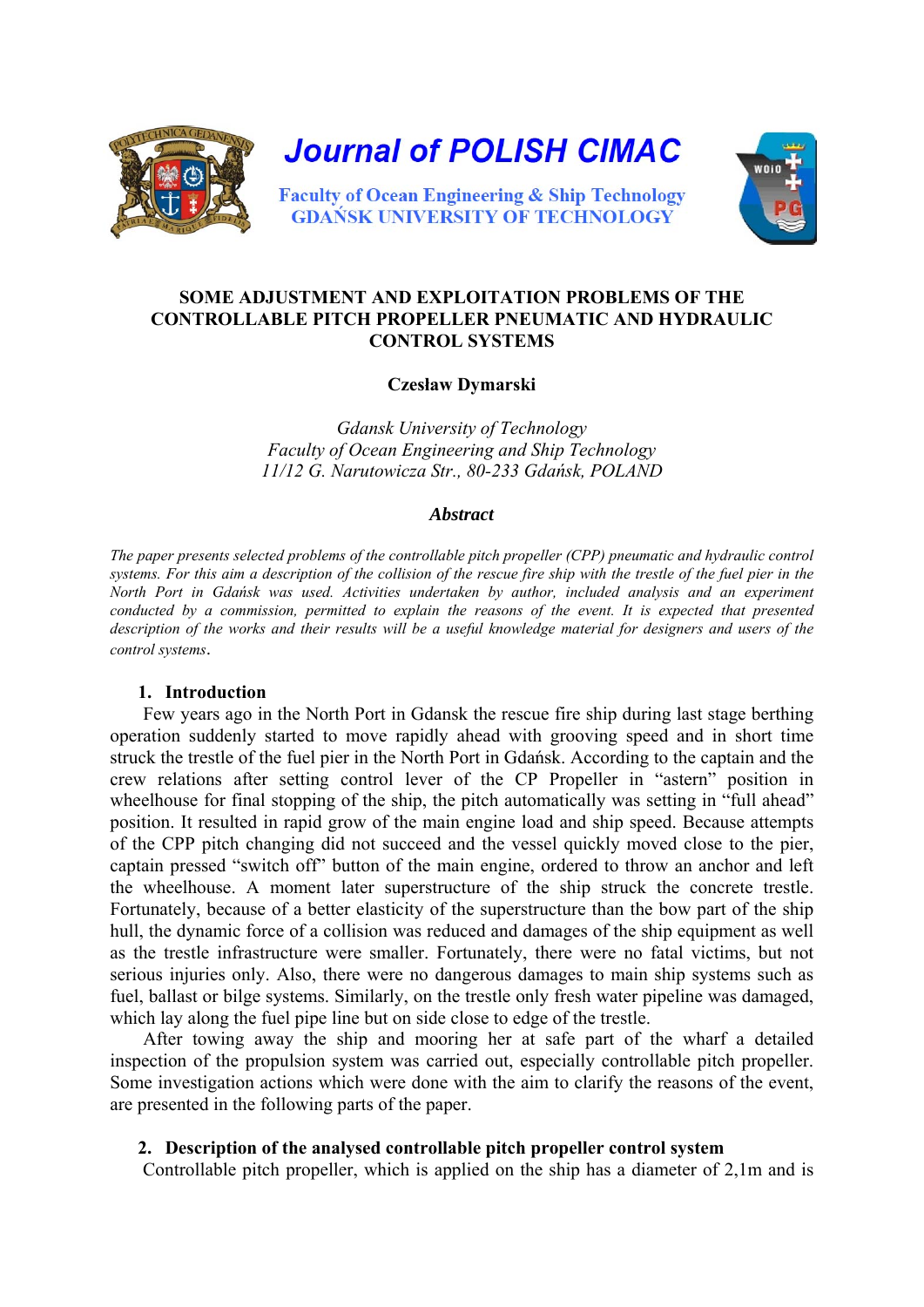driven by the middle – speed diesel engine through a reduction gear. The CPP control system is a pneumatic – hydraulic type. The remote control from the wheelhouse and from the engine control room is pneumatic and local direct control is hydraulic. Simplified drawing of the propulsion system with a scheme of the hydraulic part of the CPP control system is presented on fig. 1.

The controllable pitch propeller 1 is mounted on the flange of the propeller shaft 2, which is located on journal bearing at the stern tube. The propeller shaft has a coaxial hole with a control rod inside it. One end of the control rod is connected with a pivot mechanism of the blades located in the propeller hull and second end is fixed to a piston of the hydraulic cylinder 4. The hydraulic cylinder is simultaneously a section of the main shaft and is connected with the flange clutch of the propeller shaft at one end with an output shaft of the gear 5 at the second end. An oil distribution box is coaxial attached to a fore wall of the gear. In the oil distribution box there are: a directional control valve, a feedback mechanism and a transmitter of a real pitch indicator 22. On a side wall of the oil distribution box there is an installed lever 8 of the manual control of the propeller pitch. The lever is connected to a pneumatic servomotor 7 through pneumatic connector (look item 5 on fig. 3).



*Fig. 1. Simplified drawing of the propulsion system with a scheme of the hydraulic part of the CPP control system* 

A hydraulic oil supply unit consists of a main tank 10 and two identical interchangeably worked subsystems. Each of these subsystems contains: suction filter 12, screw pump 13 driven by asynchronous electric motor, shut-off valve 18 and pressure relay 21. Both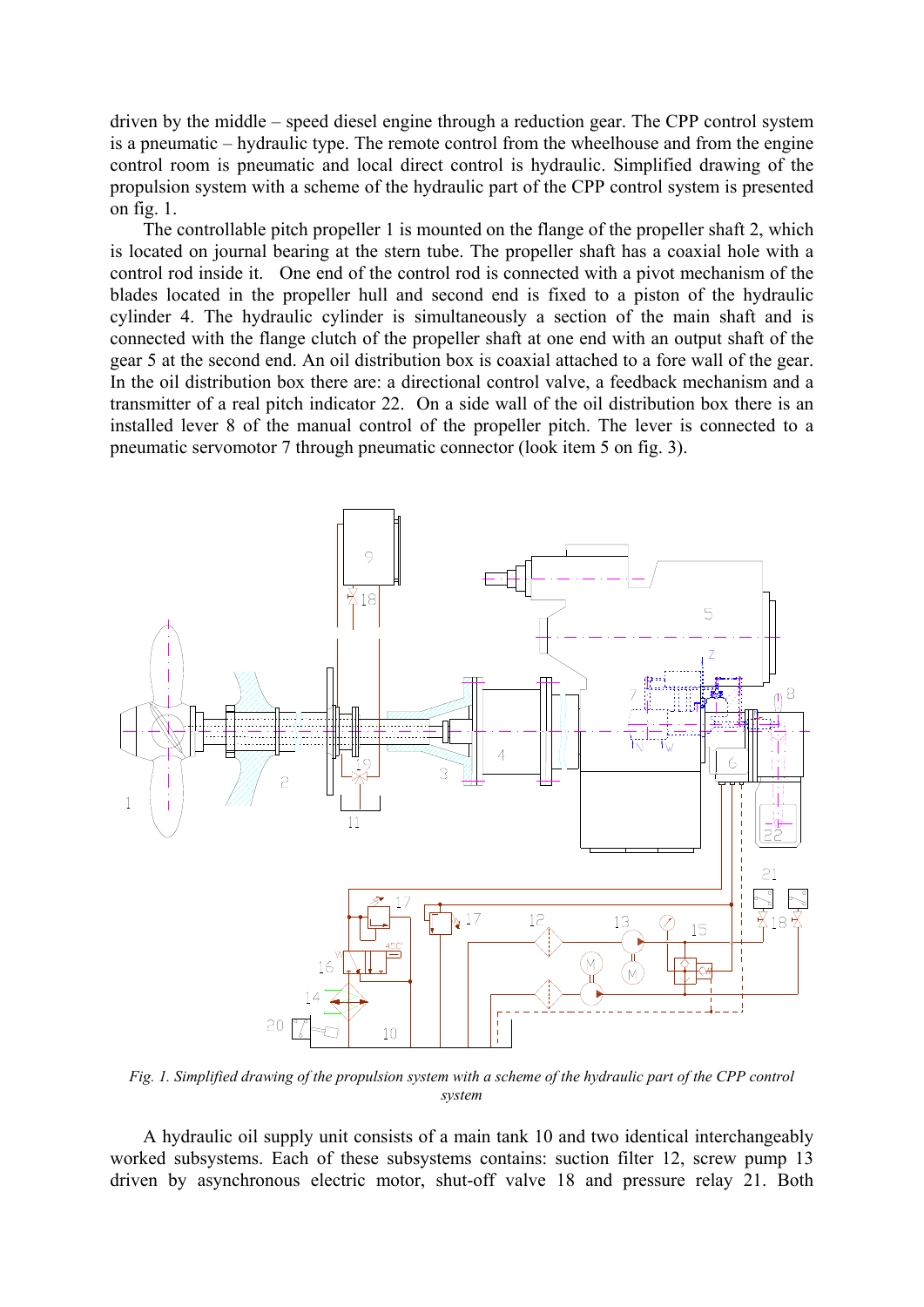subsystems are connected through a logical valve 15 and a check valve with a main line supplying oil to the directional control valve located in the oil distribution box which is presented more clearly on fig. 2. In case of significant pressure drop in the main oil conduit the second pump automatically starts to work simultaneously with varying signal. Oil returning from the directional control valve flows through thermostatic directional valve 16 to the water-oil cooler 14 or directly to the tank 10 depending on the oil temperature. Pressure relief valves 17 protected the main and return oil lines from excessive increase of pressure. In case of oil level drop to lower acceptable value a relay 22 turns on varying signal.

At the hydraulic oil system of the controllable pitch propeller there is also an additional stern tube oil lubrication unit. The unit consists of two oil tanks: gravitational tank 9 and discharge tank 11, three–way cock 19, shat-off valve 18 and tubes. Oil flows from the gravitational tank through the three–way cock into the stern tub bearings and the propeller hub. The tank 9 is located at a height of 3 - 4 m over the sea level with the aim of obtain an oil pressure value inside the hull higher than a hydrostatic pressure of the sea water outside. During inspections or repairs the oil from the gravitational system is drained into the discharge tank 11. Possible oil losses in this system are resupplied with use of additional oil line with check valve (not shown on fig. 1) connected to the main line supplying oil to the directional control valve. The shut-off valve 18 located under the gravitational tank 9 enables periodic inspection leaktighness of the system by draining a small quantity of oil from the bottom of the tank and checking if there is no water or other pollutants.



*Fig. 2. Simplified drawing of the oil distribution box with visible directional control valve and the feedback mechanism* 

The oil distribution box is presented on fig. 2. A flange of a body 1 of the box is fixed to a front wall of a gear box (item 5 on fig. 1). The directional control valve 2 is in a lower part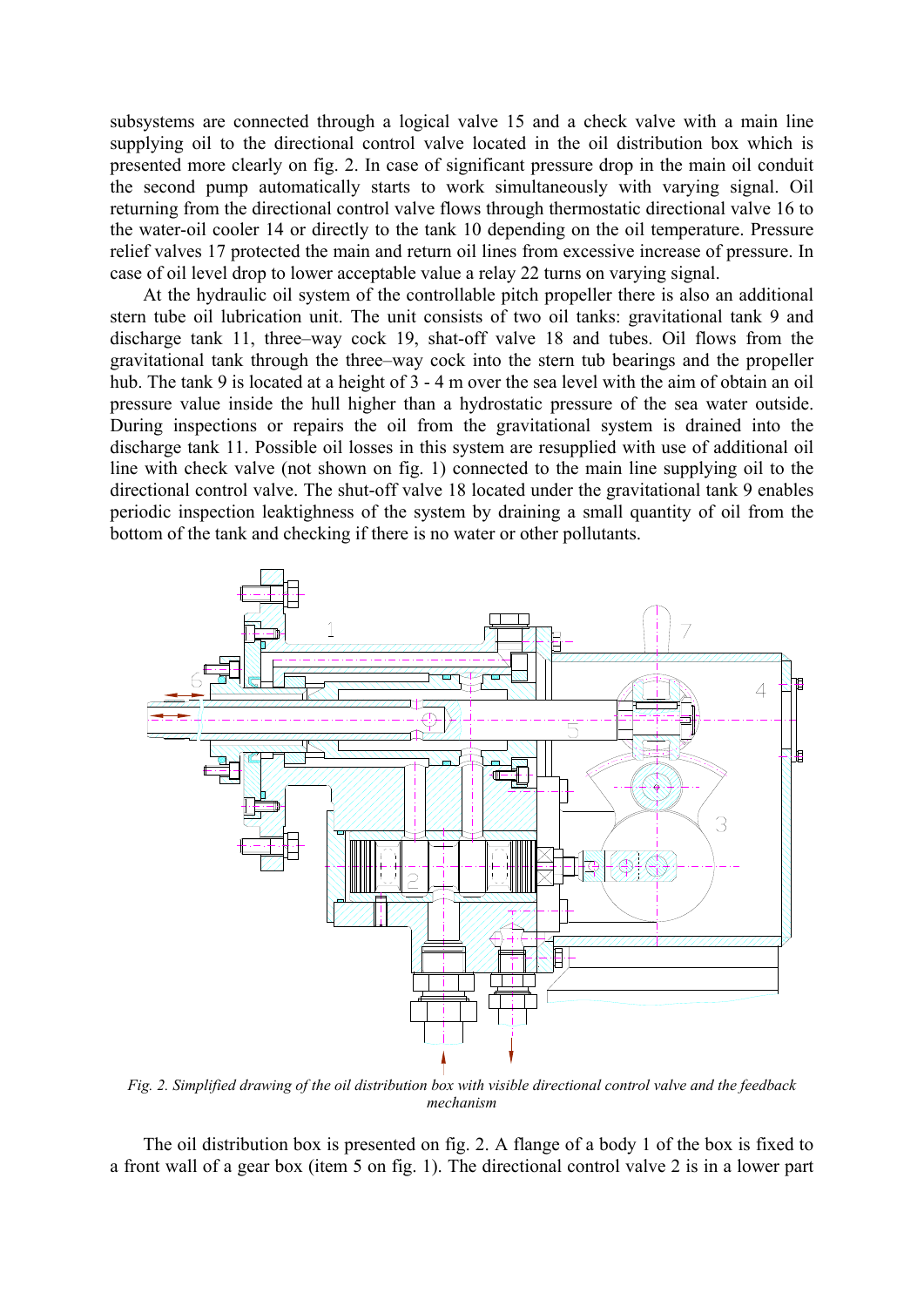of the body. The valve 2 is underlap version (in a central position oil flow from the supply to return line). Such kind of the valve 2 enables significant lightening of the pump during keeping up adjusted pitch of the propeller, especially in "full ahead "position. It should be mentioned that in the typical modern CP propellers the maximum loads of a servomotor, therefore also the highest oil pressure, appears during changing pitch of the propeller from "astern" to "ahead" direction when it passes the "0" position. Considering that the ship usually sails more than 95% of the time with the pitch adjusted to "full ahead or close to it, the pump works with the forcing oil pressure only a little higher than it is needed in the servomotor. It increases survivability and reliability of the pump as well as effectives of whole propulsion system.

Adjustment of the propeller pitch is realized by turning the lever 7. It can be done by using the pneumatic cylinder ((item  $7$  on fig. 1) and the pneumatic connector – in case of remote control or directly by hand. In both cases a steering signal from the lever 7 is carried through a unit 3 of shafts, wheels and levers to a control spoon of the directional control valve 2, causing its displacement. Displacement of the control spoon to the right causes the oil flow from the main supply line to the right outflow and next to an interior of the control rod 5, which passes through a coaxial hole of the output shaft of the gear. The aft end of the rod is connected to the piston of the servomotor (item 4 on fig. 1), so the oil flows into an aft chamber of the servomotor. Simultaneously the oil from the fore chamber flows out through a space outside the rod but inside the outer shaft and fixed to it sleeve 6 and next through a left channel to the directional control valve. From the valve the oil flows through channels drawing broken line to the return line (visible only on fig.1).

On the fore end of the rod there is fixed a sliding ring with a circumferential groove, in which is located a shoe attached in a revolving way to one of the feed back unit (3) lever. Displacement of the servomotor piston and the rod and sliding ring connected to it causes movement of the feed back unit elements and as a result displacement of the control spoon of the directional control valve in opposite direction then the piston. The movement lasts till a moment when a real value of the propeller pitch achieve an adjusted value in assumed accuracy.

The remote pneumatic control system of the controllable pitch propeller is presented in a simplified way on fig. 3. A setting lever 1, together with pressure signal relays 2 (for "ahead") and 3 (for "astern") are located in the wheeling room. After deflection of the lever 1 from a central position pressure signals from the relays run through a connecting valve 6 to the pneumatic servomotor 4. In result, a piston rod displaces and together with it moves also joined with it pneumatic connector 5, which causes deflection of the local control lever (item 8 on fig. 1). The pneumatic connector 5 serves as an elastic element, which characteristic depends on the supply air pressure. The connecting valve 6 together with a hydraulic – pneumatic transmitter 7 and main engine regulator 12 constitute automatic control system. The main aim of the system is protection of the main engine from overload by reduction of the propeller pitch value.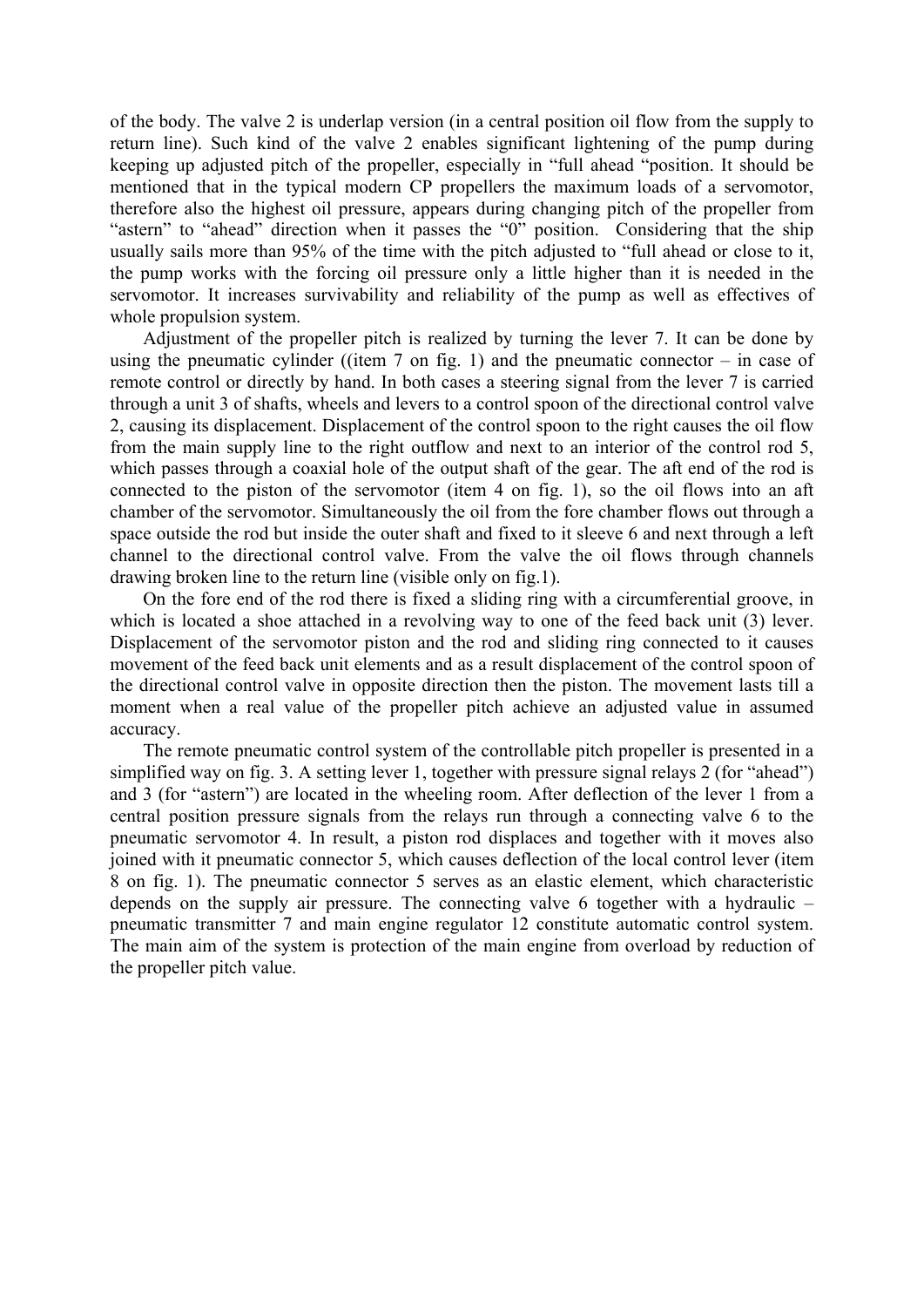

*Fig. 3. A simplified drawing of the remote pneumatic control system of the controllable pitch propeller. Letter nomenclature:*  $N -$ , *ahead" direction,*  $W -$ , *astern" direction,*  $Z -$  *air supply.* 

The pneumatic servomotor is presented more clearly on fig. 4. The pneumatic pressure control signals run to intakes N and W of a double membrane cylinder 1, which a rod is connected by articulated joint with a lever 2. The lever 2 is connected in the same way with a body of the cylinder 1 at the lower end and with connectors 3 and 5 at the upper end. Movement of the rod causes a deflection of the lever 2 and displacement of the connectors 3 and 5. The connector 3 is attached to the pneumatic servomotor body through elastic preloaded element 4, what enables to cumulate the energy of the control signal for its bigger value. A right end of the connector 5 is joined with the lever 6 what causes its deflection relate to its axis of articulated joint with connecting link 7, and also deflection of a tri-armed lever 9, which controls action of a double valve 10. A lower chamber of a valve body is common for both valves and is connected with air supply pipe Z through an air filter 13. Two upper separate chambers of the valve body are individually connected with fore and back chambers of the main pneumatic cylinder 11. Deflection of the tri-armed lever 9 causes throttling air flow in one valve and simultaneously reliving in second. It resulted in diversifying of the pressure values on both sides of a pneumatic cylinder piston and its movement. The movement of the piston together with a piston rod 12 and connected with it a lower end of a lever 8 will last till a moment when an upper end of the lever 8 moving in opposite direction together with the connected link 7 and an upper end of the lever 6 cause returning movement of the lever 9 to a central position. Then the pressure in both chambers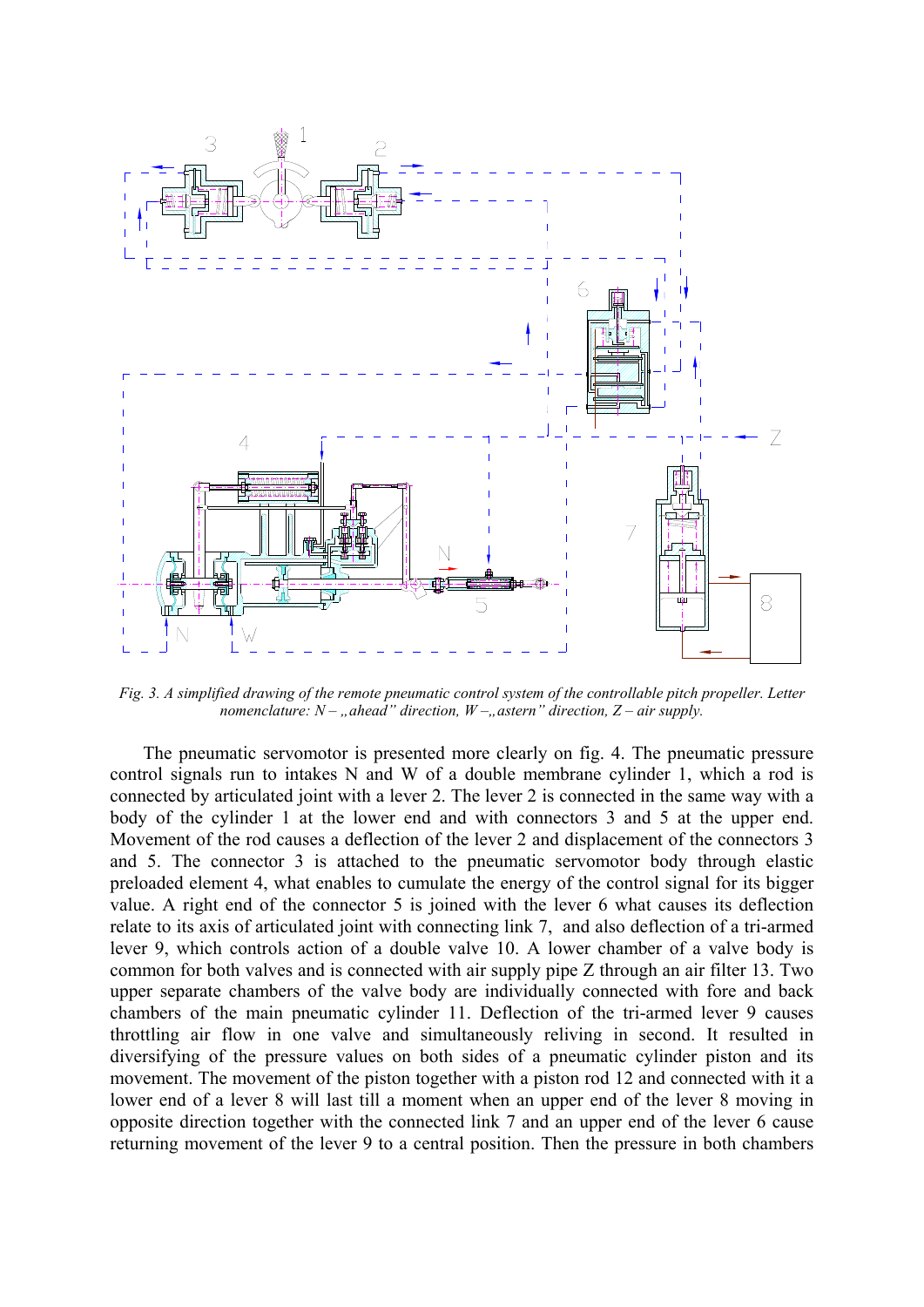will be equal and the piston will stop at a position adequate to an adjusted value of the propeller pitch.



F*ig. 4. A simplified drawing of the pneumatic servomotor of the controllable pitch propeller remote control system. Letter nomenclature:*  $N -$ , *ahead* direction,  $W -$ , *astern* direction,  $Z -$  *air supply.* 

### **3. Investing conduct of the collision's cause**

Two hours after collision during the engine room machinery inspection the ship's engineer spotted the broken connecting link (item 7 on fig. 4). A break intersection was at a fore face plain of a left lock-nut, which is shown on fig. 5. No other damages were found.

Outside the air pipes connecting control desk in the wheel house with the engine room lying on interior side of a front wall of the ship superstructure were bended, similarly as the wall, but not broken. All following investigation works were conducted with knowledge and in presence of the author of the paper.

In the beginning, the testimony of the captain and the ship crew concerning collision circumstances and a technical documentation of the CP propeller were analysed. Next in the CP propeller producer presence tested the CPP hydraulic control system. The main engine was switched off . During this test different values of the propeller pitch in a full range were set, with the local control lever (item 8 on fig.1). Simultaneously a diver kept underwater observation and checked correctness of this test results. The system worked correctly and nothing wrong was noticed.

The remote pneumatic control system without broken connecting link was also tested. Even by very light finger pushing on the upper end of the lever 6 (on fig.4) the piston rod 12 moved in one or another direction according to direction of finger pushing. In full range of control it worked correctly. During this test I have noticed one characteristic feature of the pneumatic servomotor. It was that from each set position of the piston rod after stopping pushing on lever 6, it automatically moved to "full ahead" position.

After one more analysis of the control system I have decided to conduct next test but of the completed system with mounted new connecting link, which basic significant dimensions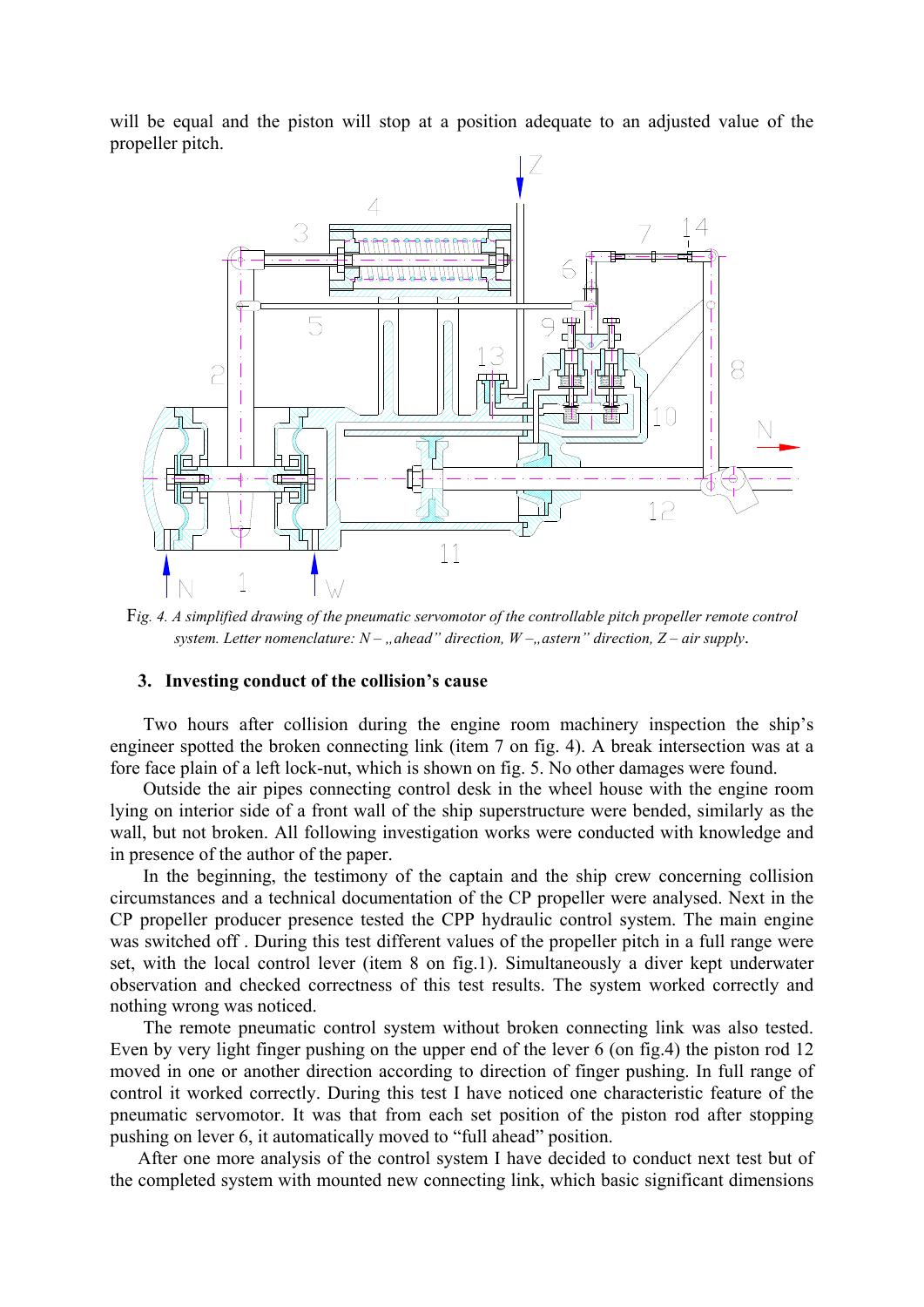would be exactly the same as in the damaged one. Conformity of two most significant dimensions, namely a distance between outer surfaces of botch pins of connecting link and distance between the pin and face surface of the connecting link screw, which are shown on fig. 5, was checked in front of the commission.

The tests were conducted in a presents of the representatives of all interested sides. At the beginning a correctness of the CPP hydraulic control system operation was check with the use of the local setting lever. The propeller pitch was several times changed in a full range from one to second extreme positions, until relief valve opening. During this test the system worked correctly.

The following tests were conducted with using the remote pneumatic control system and checking conformity of the set values with real values of the propeller pitch during a few full cycles of the pitch changing. Also this time the system worked correctly. In this situation I have decided to repeat last test changing gradually, step by step the propeller pitch and each time observing and touching the connecting link 7, gently pressing it by finger. In almost all steps the pressing connector displaced slightly crosswise in a clearance range, but just in positions "full ahead" and close to it the connector tensed and stiffened. Precise observation of this connection unit revealed a reason of this stiffness. Just in mentioned above position close to "full ahead", a face surface of the connector link screw rested against the lever 6 in such way, as is shown on fig. 5. Because of it, a bending moment in the screw was generated. This additional bending moment load was undoubtedly many times bigger than a nominal axial force load.



*Fig. 5. An articulated joint of the connecting link with the lever in "zero" and "full ahead" positions with shown two dimensions checked in front of the commission* 

A test of the system reaction on a rapid disconnection of the connecting link 7 and lever 6 was conducted by pulling off the pin connecting both these elements, which simulated a break of the connecting link. The simulation was done for both extreme and a few intermediate pitch settings. Every time at a moment of disconnection of the system caused a change of the propeller pitch to "full ahead" position.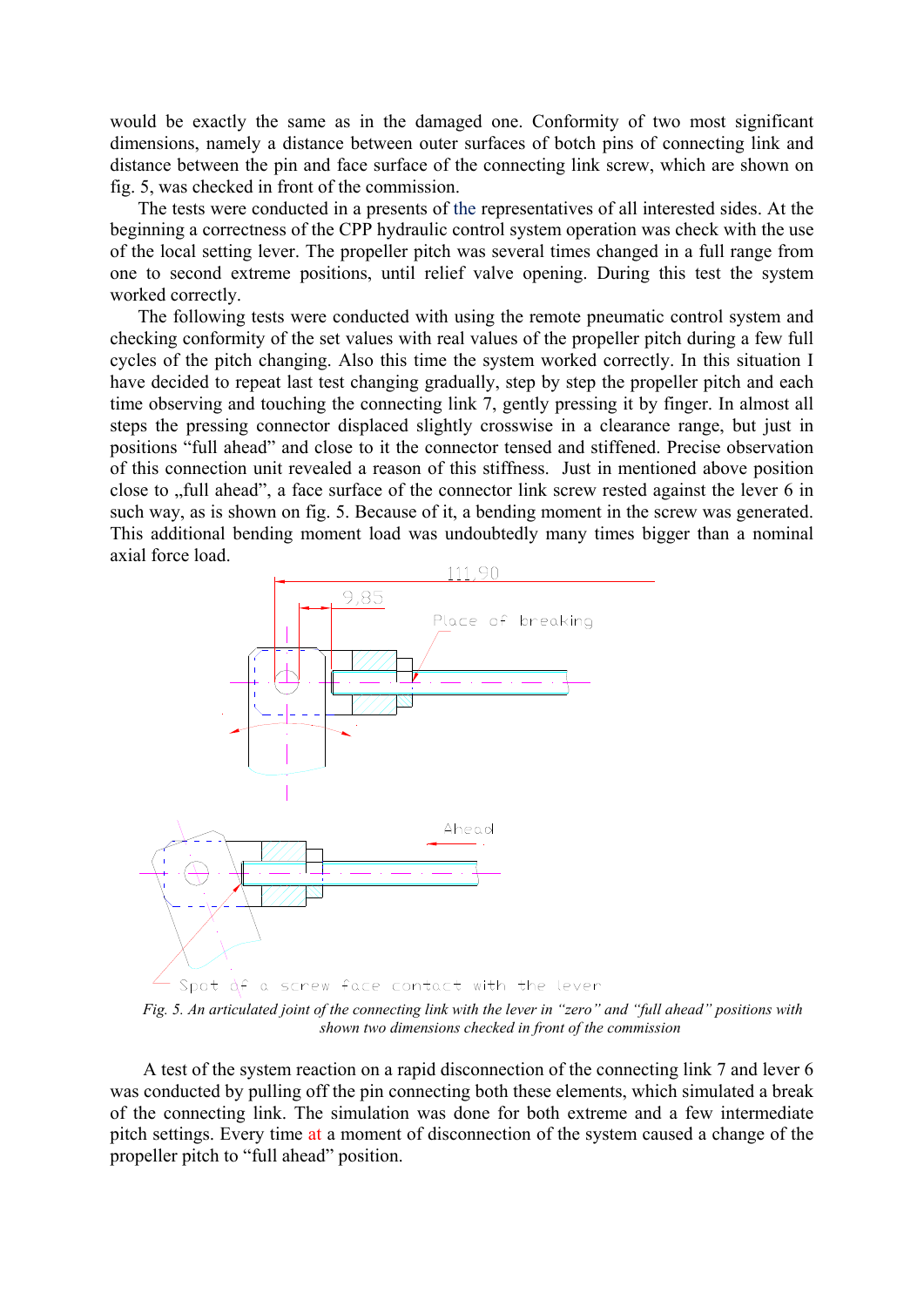Apart from described works a metallographic examination of a broken screw surface was conducted at the Faculty of Ocean Engineering and Ship Technology of Gdansk University of Technology Laboratory. The results of the examination shown that the connecting link breaking was caused by material fatigue under influence of changing bending moment loads in a long period of time.

Photographs of the screw fatigue fracture with marked zones of conducting fatigue damages are presented on fig. 6. A fatigue crack was a result of acting in the first area a parallel but displaced in comparison with a screw axe force in long period of time, what generated a bending moment. This kind of load caused sequential "opening" and "closing the fatigue crack which propagated in the zone"2" direction. With the passage of time the crack was slowly increasing and after reaching the zone "2" the increase was successively faster because of a more significant decreasing of a loaded cross-section area and growing value of stresses. When the crack reached zone "3" about 60% of a screw cross-section area was lost and stresses excided strength of the material what caused final breaking

#### **4. Final remarks**

The above presented analytical works and inspections as well as the CPP control system tests and a metallographic examination of the fatigue fracture enabled to find a real reason of the collision. It was an incorrect adjustment of the feedback elements connection in the pneumatic servomotor unit. More precisely speaking the screw of the connecting link 7 was too deep screwed in the lug at the side of lever 6 (fig. 4 and fig. 5). Because of it, every time in the "full ahead" propeller pitch position the screw face contact with the lever occurred. It caused an additional load of the bending moment on both these elements. The moment was acting at a vertical surface of their movement. The effects of such loads were most unfortunate for this screw, because its cross-section area was the smallest and the thread was a significant notch. It should be marked that during the nominal work the load of the screw, that is – axial force being very small, about 1 N, the generated stresses could not cause such damage. But the additional periodic bending moment loads were multiply bigger and generated much higher stresses. Value of these stresses was lower than static strength so did not caused short term breaking, but repeating continuously in long period of time led to fatigue breaking. Mechanism of this kind of damage was explained in the metallographic examination of a broken screw surface report [1].

It is worth mention that there is conformity of the damage area propagation direction with the bending moment acting surface, what is noticeable on fig.6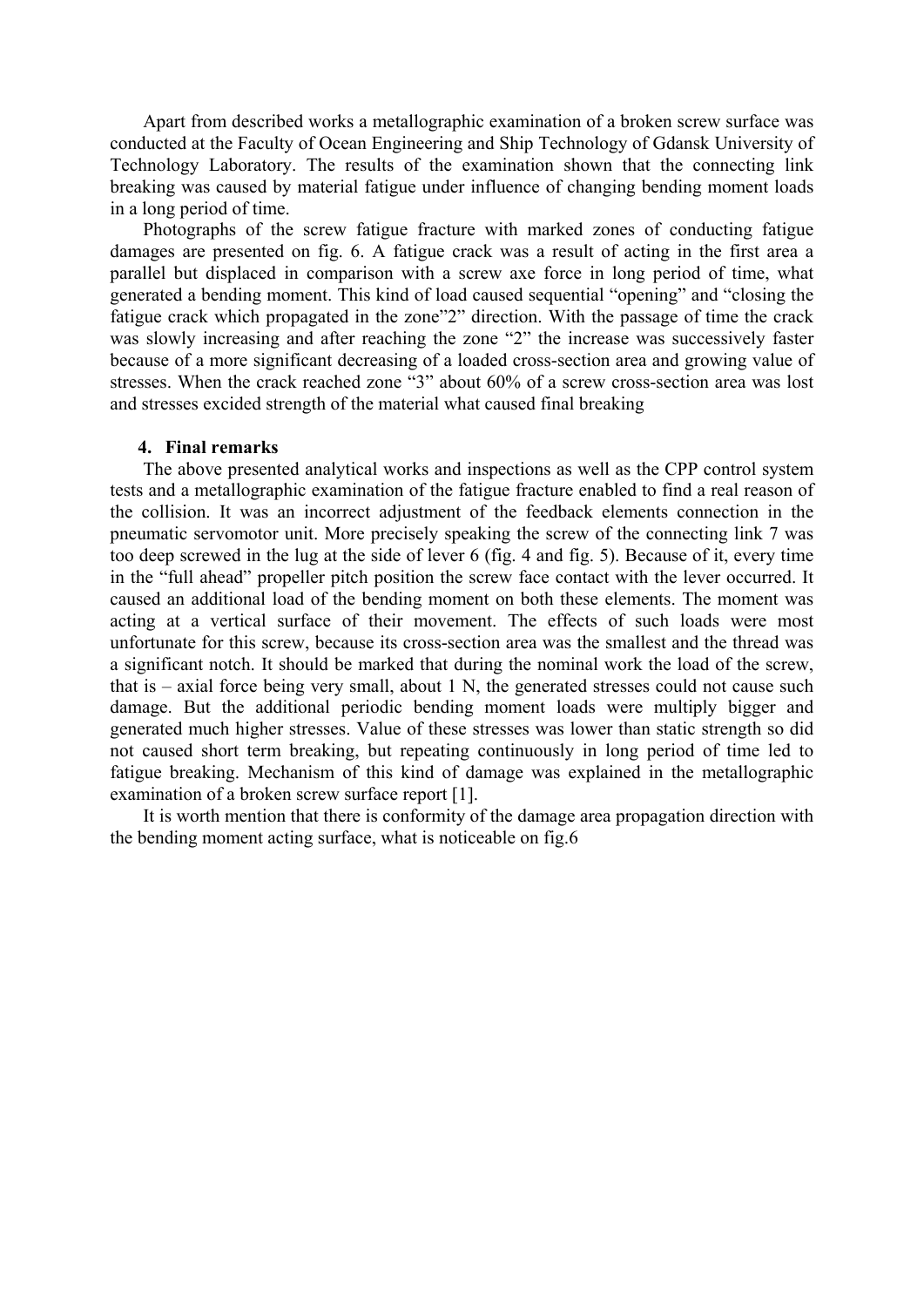

*Fig. 3. A view of the fatigue fracture with marked zones of conducted fatigue damage* 

Apart from an explanation of the reason of the connecting link breaking it is worth to wonder when and in what circumstances the incorrect system regulation took place. Analysis of the technical period inspection report of the CPP control system, which was written a half of year before the collision, has shown that the length of the connecting link did not change and event did not disconnect this element. Only the correctness and precision of the CPP control system work in a full range of its operation was checked, especially in zero position. Because the system worked correctly and sufficiently accurately, which was confirmed during an investigation tests with the new connecting link, the service crew did not see a need to do a detailed inspection which could be done after dismantling the system elements. Probably the previous inspections were conducted in similar way, which explains such long period of the exploitation time, and propagation of the fatigue damage.

Essentials feature of the presented CPP remote control system was its incorrect adjustment contradictory to a rule widely accepted in engineering that damage of any control system or supply unit element should cause stoppage of the device or switching over on the most safe operation conditions. In this case a break of the connecting link should have caused a setting change rather to "full astern" than "full ahead". It should be marked that modern CP propellers are made with a blade geometry designed in such a way to generate on its surface hydrodynamic forces and moments automatically causing the turning of the blade, from each actual pitch to "full astern" position. It is advantageous from two reasons. Firstly, in case of any failure the hydraulic control system and oil pressure drop the propeller pitch